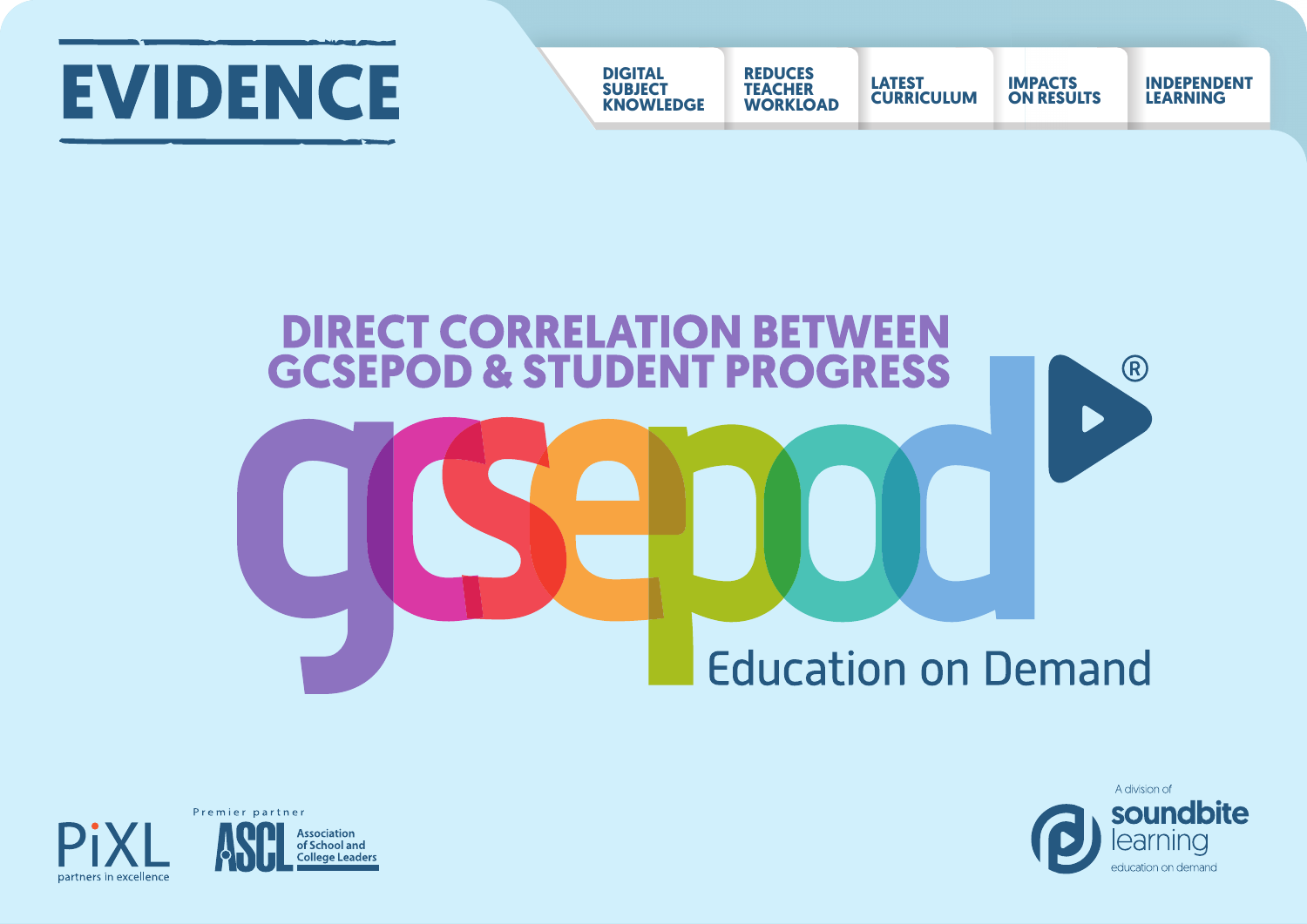## WHAT'S NEW

GCSEPod is proven to engage students, consolidate subject knowledge and accelerate progress. We now have even more features to help reduce teacher workload and **get results - fast.**



#### **ReadySetGo**

Ready-made assignments for students who need support to reach a grade 4 in English or Maths. Coming Soon – Science – all levels

#### **Compare the Classroom**

Analyse your usage data thoroughly, for example comparing usage between PPG and non-PPG students.



### **Paper to Pods**

Past Paper Playlists for English and Maths, which helps students fill gaps in their knowledge and boosts their confidence.

#### **Plus even more new content...**

Every three months we publish around 200 brand new Pods on GCSEPod.com across a range of subjects to support the increasingly difficult exams.

### **We've recently published brand new:**

English Literature, Geography, Food Preparation and Nutrition, History, IT, Sciences and Religious Studies.

#### **Bespoke packages are available for:**

Multi-Academy Trusts, Virtual schools, FE, POST 16, Adult Education, Tutor Services, Secure Units.



### **We've launched two brand new subjects:**

Pass4English and Pass4Maths. They are condensed and targeted versions of the full English Language and Maths courses and designed specifically for students who need help to achieve a grade 4.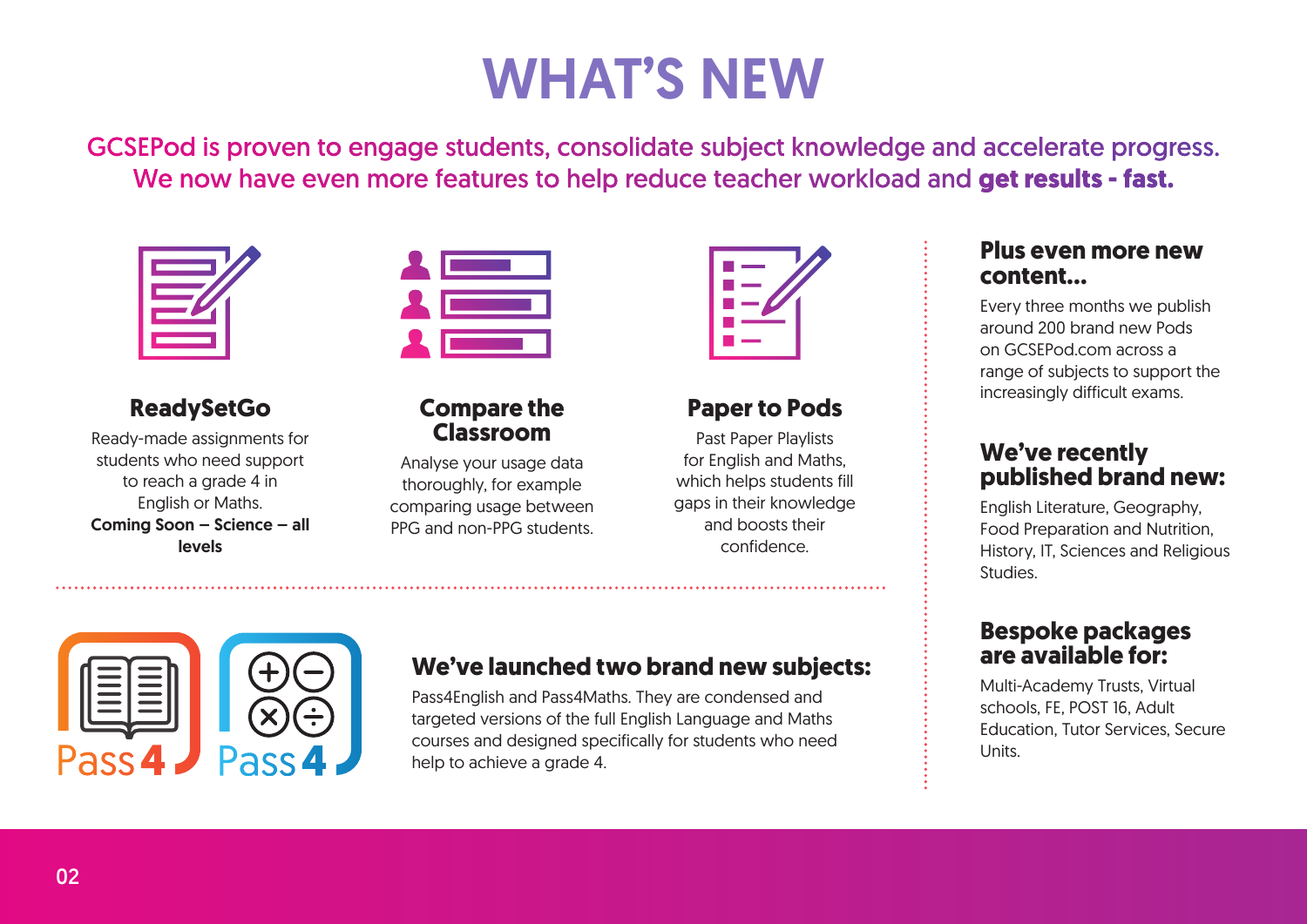# AT THE HEART OF GCSEPOD ARE OUR VIDEOS.



EACH YEAR WE PRODUCE OVER 850 BRAND NEW PODS TO KEEP OUR CONTENT FRESH AND IN LINE WITH NEW GCSE/IGCSE SPECIFICATIONS

 $\lceil \cdot \rceil$  gscepod.com  $\lceil \cdot \rceil$  info@gcsepod.com  $\lceil \cdot \rceil$  0191 338 7830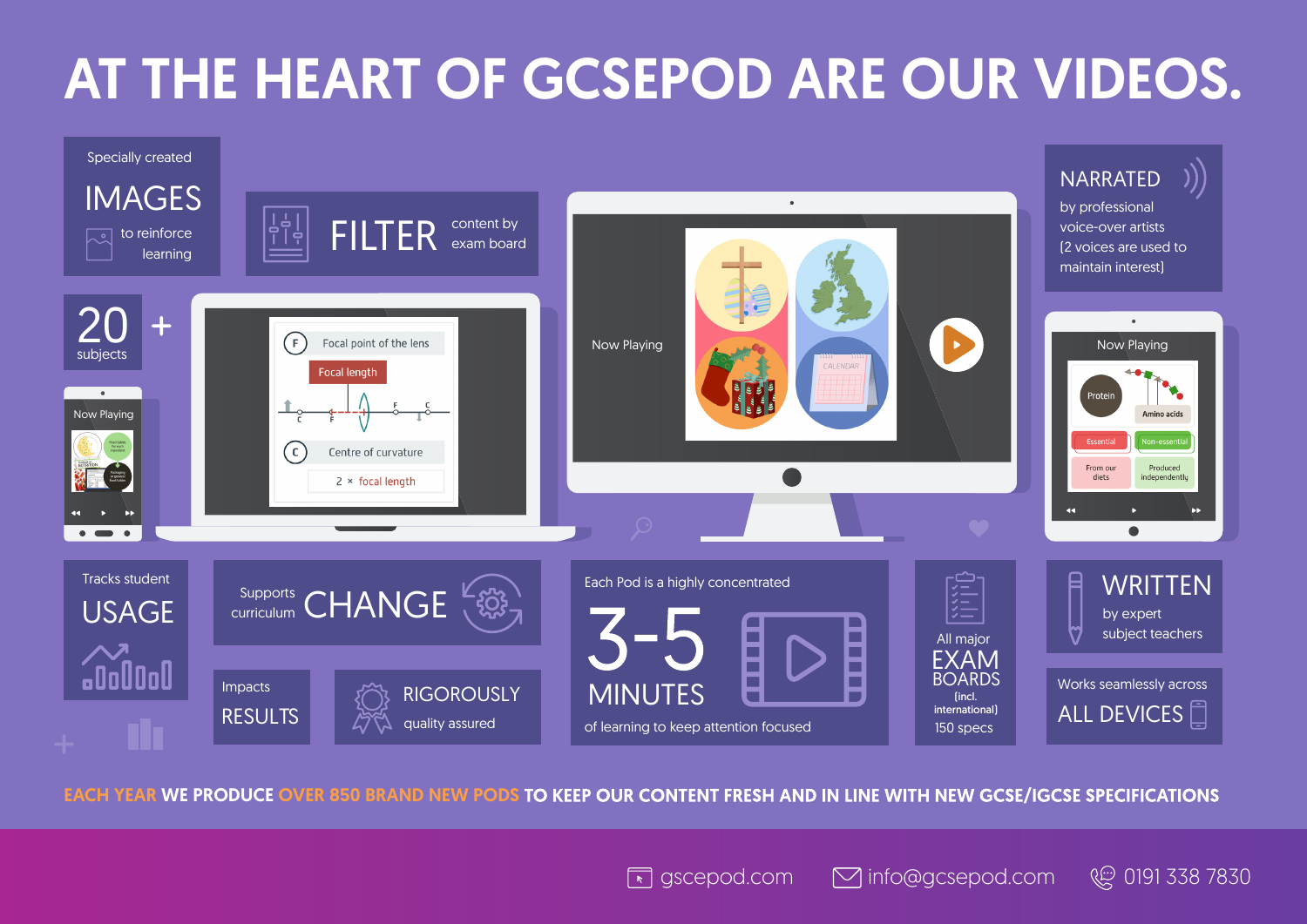### DE-CLUTTERING THE WORKING LIVES OF TEACHERS

'GCSEPod could be a very significant step in helping to declutter the working lives of teachers, to reduce their workload, to make them more effective in monitoring their students, and to subsequently allow them to provide more customised feedback. I'm really impressed – by GCSEPod and by the team behind it.'



#### **Quickly set homework**

Set and mark homework, class tests or other assignments for your students. Give them Pods to watch, ask questions, mark and provide feedback on the same platform. Select free text or self-marking multiple choice questions. Let us do the tedious admin for you so you can focus on interventions. Use ReadySetGo – our ready-made playlists and knowledge checking assignments.



#### **Analyse progress**

Every assignment you set will generate a Question Level Analysis (QLA) summary. This puts all the information about a completed assignment on a single page for you, helping you to analyse progress. You can see at a glance what was set, what marks each pupil got, and what the average mark for each question and student was. All this information is exportable as well, so you can easily incorporate the results into your mark-book.

**Geoff Barton - General Secretary, ASCL**



#### **58,000+ Question Bank**

Build assignments in seconds. Our Question Bank contains tens of thousands of questions created by GCSEPod teachers around the world. However, our built-in exam board filtering and your personalised selection of Pods for the assignment means that you only see the most relevant questions to choose from. You can even edit them if you wish.



#### **Usage reporting**

Track and monitor engagement with the GCSEPod dashboard. It's visual and user-friendly, but packed with figures and easily exportable information. You can see usage data on an individual and group level, making it easy to identify students who may need additional intervention. Compare usage with attainment to demonstrate impact in your school evaluation form.



#### **Automated intervention**

Our Boost Playlists identify knowledge gaps, providing students with a detailed report on strengths and weaknesses and an automatically generated playlist of content closely matched to their weakest areas. Boost Playlists refine individualised support down to micro-level, giving students control of their own learning, and you the clarity to develop precisely focused intervention.



#### **Exam board setting**

At the click of a button, you can make sure your students only see Pods relevant to their exam board, helping to keep them focused. Choose the exam boards you teach for each subject, and all the other irrelevant stuff will be banished from sight with zero mess or confusion. You can change this at any time, so if you do change exam board, it's just a switch that needs flicking.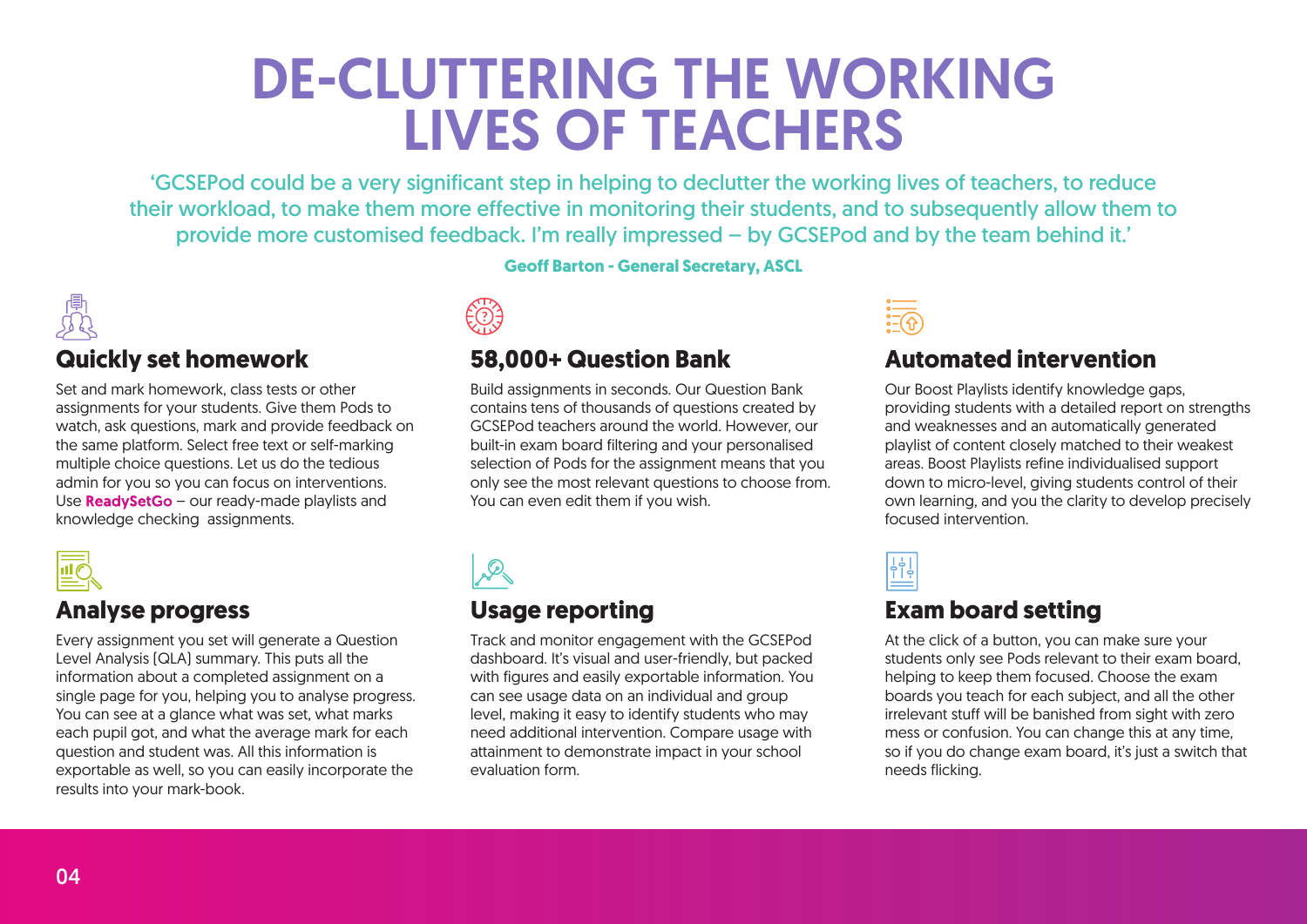





**Higher P8 scores** using GCSEPod

910,417



Hours spent on GCSEPod in 17/18



of usage happens outside the school gates



Streams to date in 18/19



58,000 Strong, knowledge-checking

**bank of questions** 



000

**Additional school days** of learning based on a 6.5 hour day

Increase in pods

 $\lceil \cdot \rceil$  gscepod.com  $\lceil \cdot \rceil$  info@gcsepod.com  $\lceil \cdot \rceil$  0191 338 7830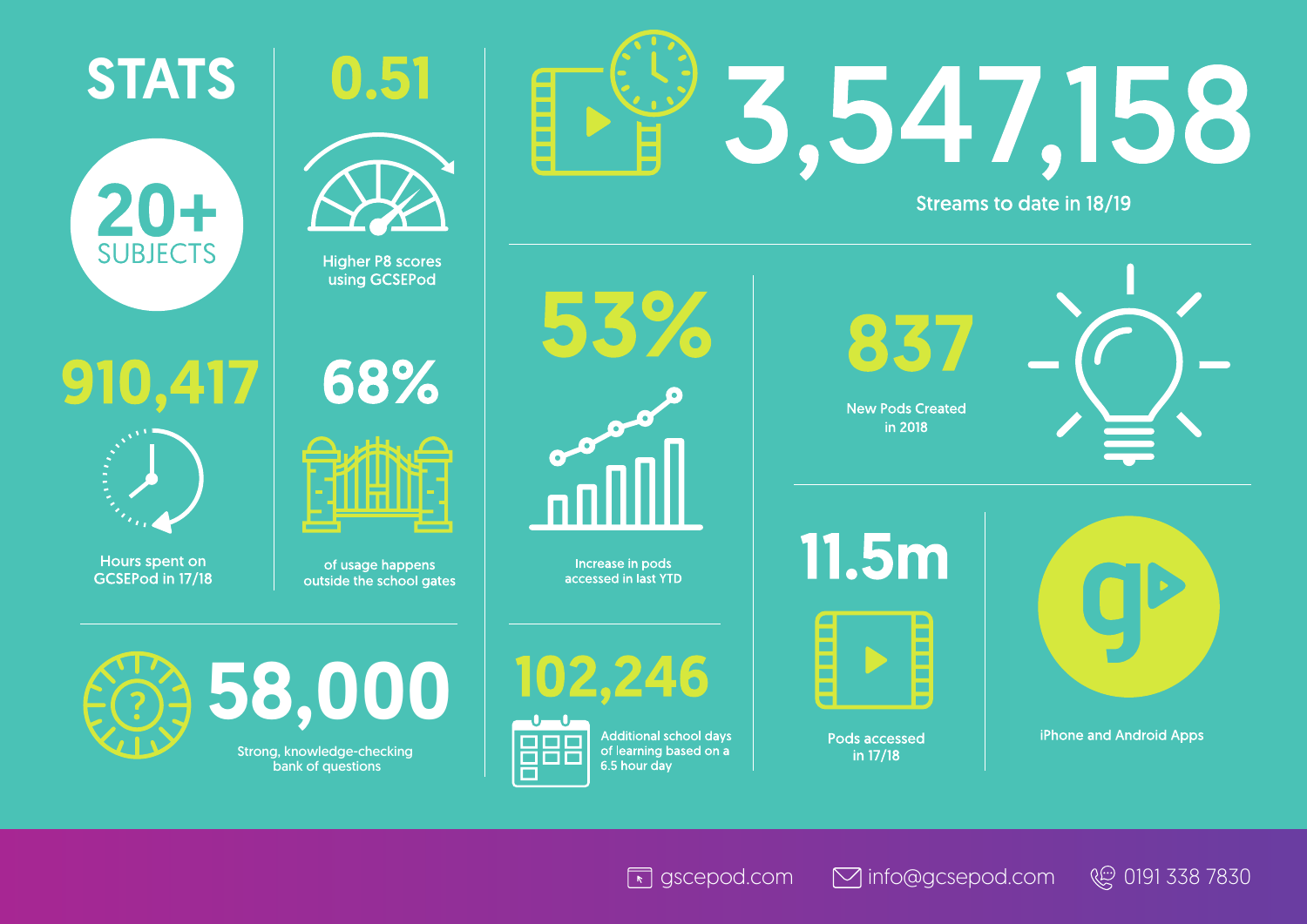## EASY SETUP WITH DEDICATED SUPPORT, TO ENSURE IMPACT & VALUE FOR MONEY

Once subscribed to GCSEPod, you will work closely with an experienced member of our Subscriptions Team to ensure GCSEPod makes an impact and that you reach your goals. We're with you for the whole of your subscription and will ensure GCSEPod continues to support the ever-changing needs of your teachers and students.



### Find out about all our features on gcesepod.com/feature-list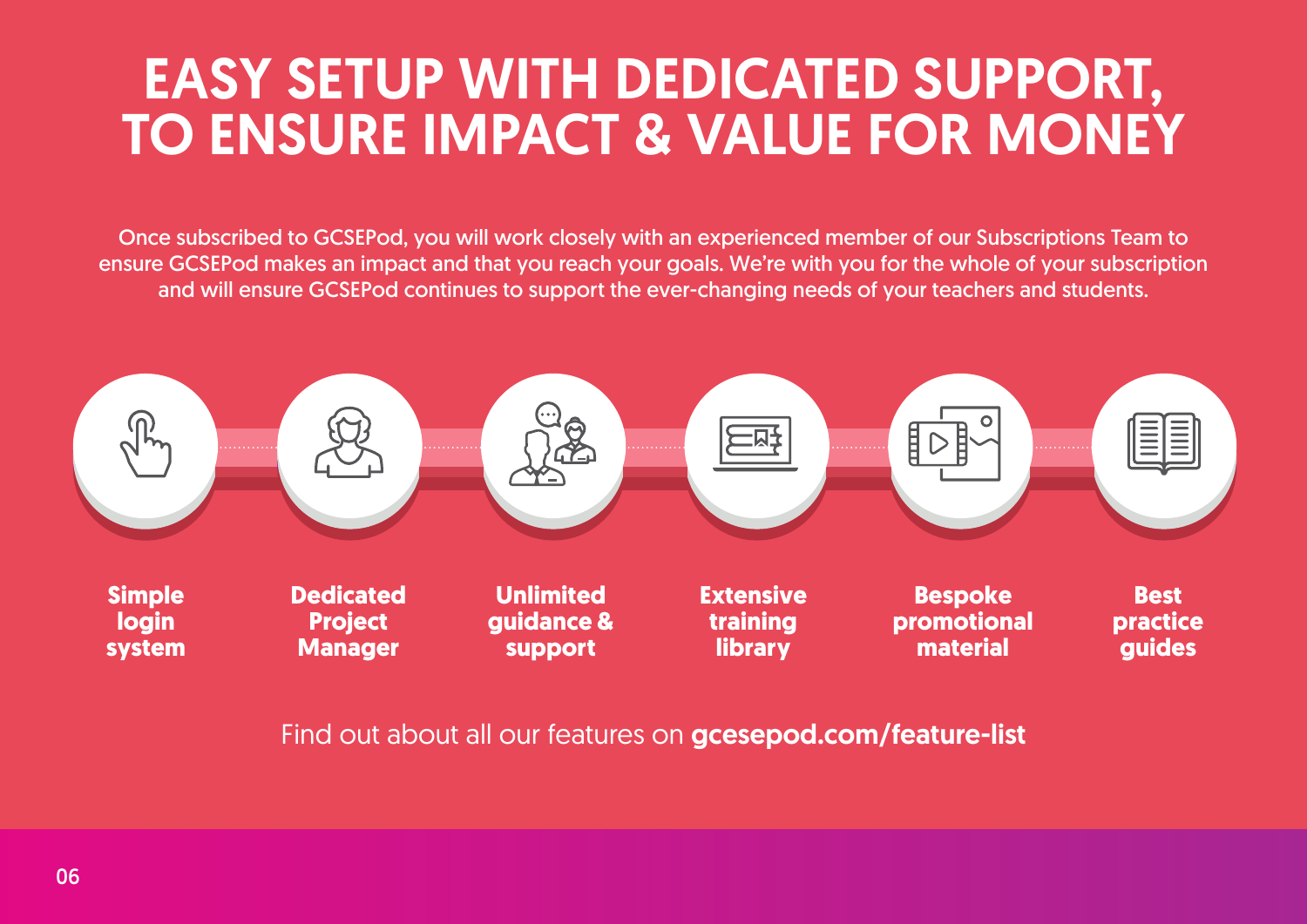### WE'RE ALWAYS HERE FOR YOU WITH ONGOING SUPPORT TO ENSURE IMPACT & VALUE FOR MONEY

#### **Getting to know you**

A dedicated GCSEPod Project Manager will be assigned to your school and will learn your objectives for GCSEPod. This person will be your contact for everything GCSEPod related, including the technical bits.

#### **Becoming a GCSEPod Guru**

With one-to-one training, we'll show you the ropes and teach you how to train others in the art of being a GCSEPod expert.

#### **The technical bit**

We work directly with your school IT team to ensure a smooth and hasslefree launch.

#### **Preparing you for a successful launch**

We'll give you all the tools you need. ready-made, from student assembly videos to parent letters. You'll learn what makes GCSEPod successful within a school, complete with best practice examples.

**Blast off!**

You're off! Students and teachers are now using GCSEPod for homework, learning and revision. You walk past a nearby classroom and hear the familiar sound of a GCSEPod narrator drifting down the corridor.

#### **Touching base**

We always stay in touch with you. We will touch base soon after the launch to hear how it went and suggest ways to keep the momentum going.

#### **First review of usage**

It's time to sit back and look what you've created! We'll show you how to analyse your usage, identifying areas of strength but also areas to develop.

**"Thanks GCSEPod – you're my additional teacher."** 

Ysgol Uwchradd Aberteifi

#### **Taking things to the next level**

You've got the basics running well. but have you squeezed every ounce of impact from your subscription? We'll help you work towards fully embedding GCSEPod into school life so it takes on a life of its own.

#### **Participating in our community**

Perhaps you'd like to join one of our local networking events, or visit a local school to discuss how they are using technology to enhance learning. Join the regional Pod Games competition. We can help you share best practice.

**"Really helpful having follow up subscription check- ups. Not a product you buy and they forget about you."**

St Edmund's College

### WEEK 1 MONTH 1-3 MONTH 8 MONTH 11-12

#### **Measuring the impact**

The exam results are out. Our GCSEPod Impact Analysis service can show you the best way to measure the impact and provide you with bespoke reports as evidence for Ofsted, governors and parents.

#### **Celebrating your success**

Tell your local community just how your school has harnessed the power of technology to drive student progress. Our PR team can write a press release for local and national exposure.

**"Excellent bespoke service provided; always available to support and advise."**

St Augustine Catholic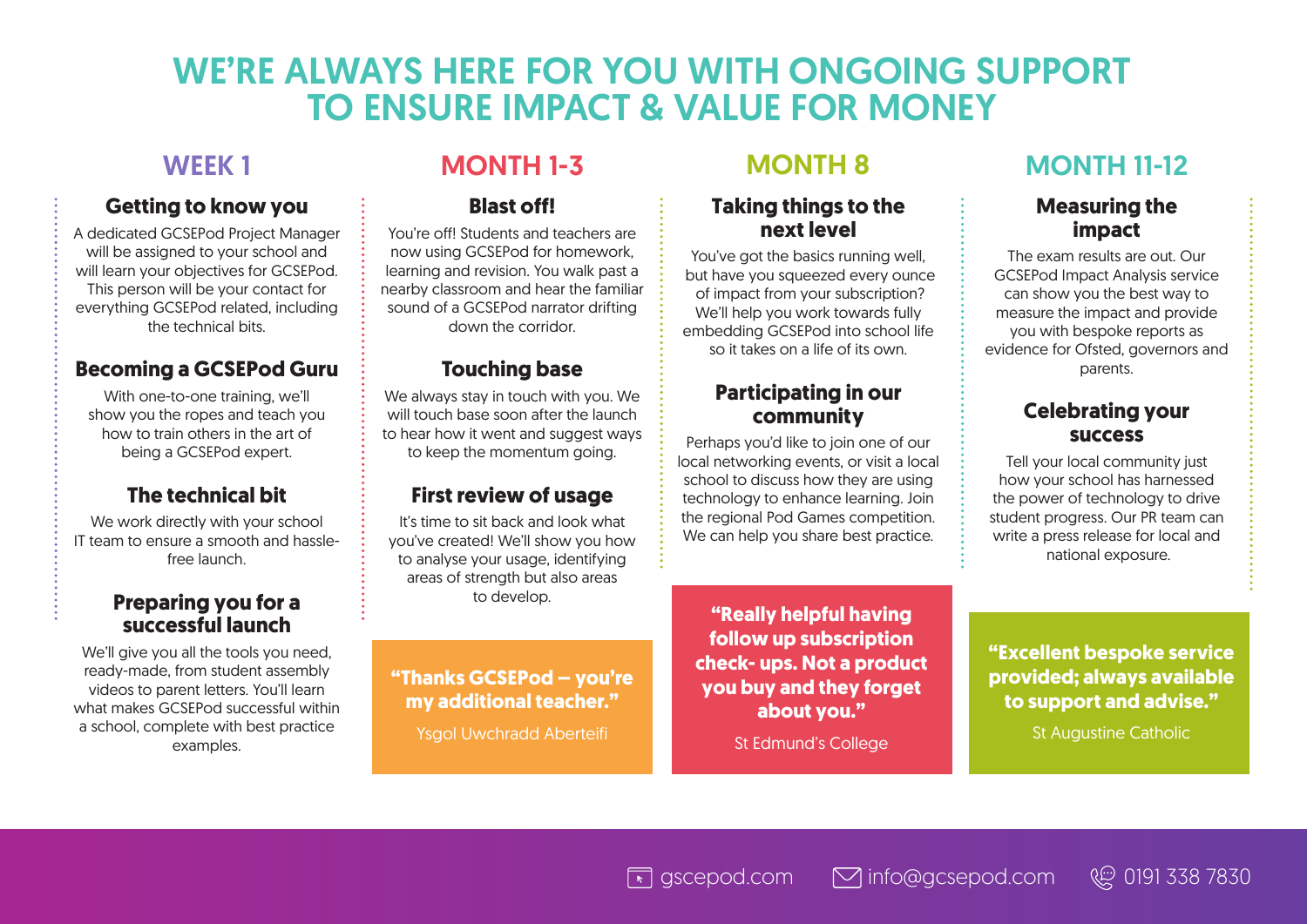# IMPROVEMENT AND INTERVENTION

#### **The impact on teaching and assessment**

#### **Accelerate progress in disadvantaged learners**

#### **Additional funding and impact on outcomes**

#### **Supporting SEND**

#### **Overview**

Last year the Parker E-Act Academy pulled in its best set of exam results with the help of GCSEPod. Regional Education Director Andrew Mackereth is resolute that the academy will become Daventry's next outstanding school: no small feat for an academy which only two years ago was placed in special measures.

#### **Overview**

Richmond School's exams results showed a slight dip in its pupil premium results and the SLT were keen to provide further support to these students. Having listened to a head teacher discuss the positive impact of GCSEPod they decided to take a closer look.

#### **Overview**

Castle Manor Academy is a great example of a school who used GCSEPod this year to drive progress without breaking the bank. They are now reporting record-breaking GCSE results including closing their Pupil Premium gap by over 13% and their gender gap by 8%.

#### **Overview**

Rivermead School found GCSEPod helpful for its learners with Special Educational Needs and those who have EHCPs. Many of them were told from a young age they would never achieve anything in English. Yet this year, Beth Hayhow-Meads, Head of English was immensely proud.

#### **The Results**

"I could immediately see how GCSEPod would benefit our students and help us to encourage a greater sense of responsibility for their own learning. The data shows that there was most certainly a direct correlation between students who engaged in GCSEPod and the progress they made."

**Andrew Mackereth Regional Education Director**

#### **The Results**

"I instantly saw how GCSEPod can help meet the needs of our Pupil Premium students. GCSEPod is a well used resource and although began as a resource to help a specific target group, it's ended up being a resource the whole school benefits from "

**Jenna Potter Headteacher**

#### **The Results**

"It isn't a coincidence that their most improved results were in English, maths and science – the subjects with the highest GCSEPod usage. It is clear GCSEPod has helped knowledge retention and means that students are going into exams more confident."

**James Gosden Deputy Headteacher**

#### **The Results**

"GCSEPod was an exceptionally useful tool; a way of consolidating knowledge and understanding. Many learners with ASD or social communication difficulties find the concept of studying at home very challenging. GCSEPod was able to break some of those barriers."

**Beth Hayhow-Meads Head of English**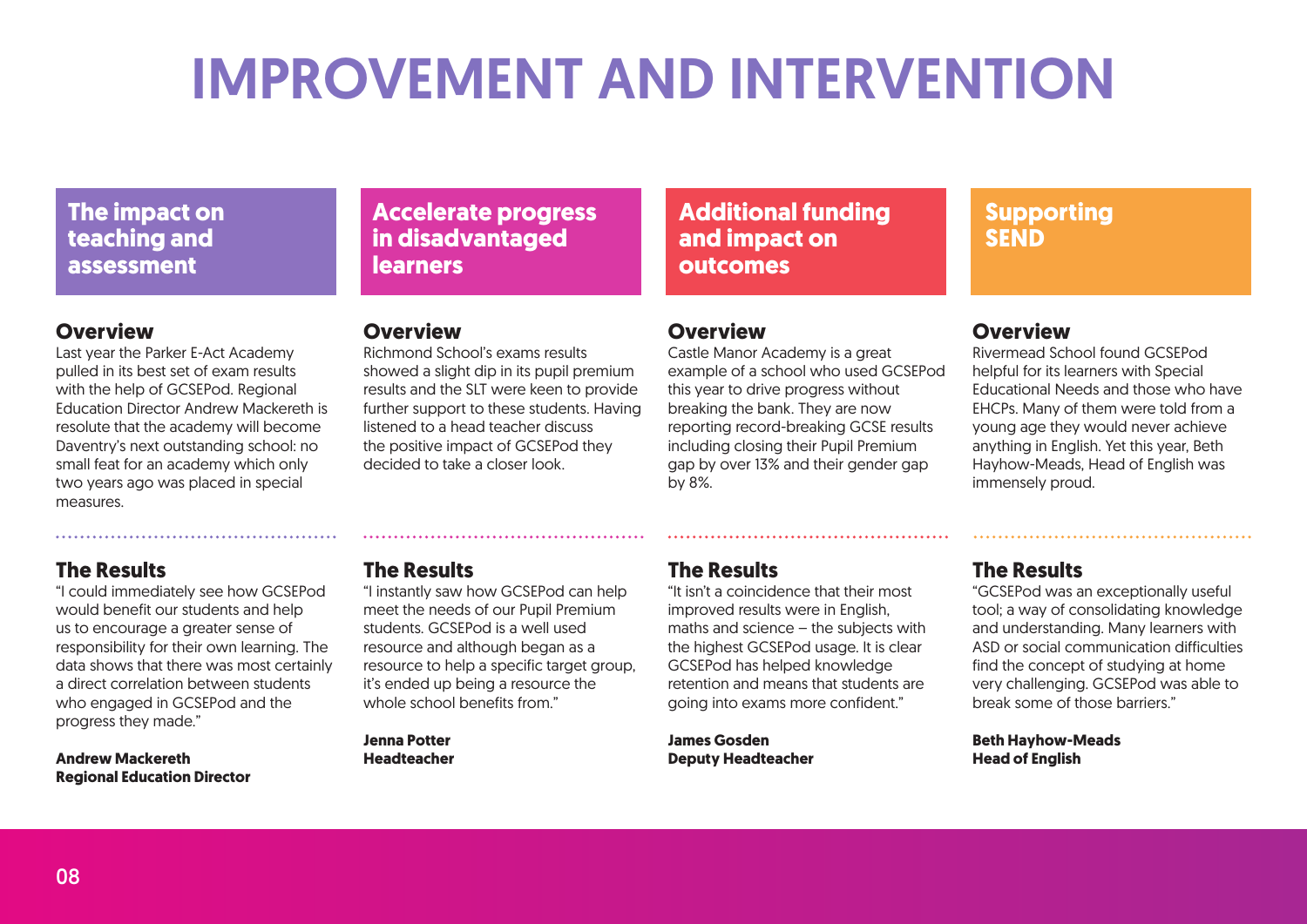### READ HOW OTHER TEACHERS ARE HAVING SUCCESS WITH GCSEPOD **www.gcsepod.com/case-studies**

#### **Stimulate independent learning**

#### **Support the individual needs of learners**

#### **Content suitable for IGCSEs**

St Christopher's School in Bahrain was the very first British International School to sign up to GCSEPod back in 2012. The school offers a British style education. It still has the highest usage and downloads of all international

#### **Demonstrate impact in school self evaluation**

#### **Overview**

School budgets are under huge pressure, which means that evaluating the true impact of any resource is more important than ever. Dominic Salles, Assistant Head at Chipping Campden School, wanted to find a more objective way of evaluating the impact and determining the school's ROI on its subscription to GCSEPod.

#### **Overview** Salesian College in Farnborough is an

independent Catholic grammar school, proud of its outstanding achievements. Despite operating a no mobile policy, they were keen to look at ways of utilising mobile technology to enhance learning.

#### **Overview**

Ormiston Sudbury Academy is a coeducational academy in Suffolk. Their aim is to provide every student with the support and confidence to achieve their very best and fully prepare them as individuals for the adult world. They use GCSEPod to support the individual needs of the school's learners.

#### **The Results**

"I could immediately see how it could work for us in our school. We steer our students to GCSEPod as the content has been written by teachers and we can be confident that what the students are learning is indeed correct and relevant to their studies."

**Paul Garner Head of ICT**

#### **The Results**

"The most important thing to us was the quality and breadth of GCSEPod's content. GCSEPod has been written by teachers who clearly understand the curriculum and is narrated very well; it has clearly been produced by professionals who understand how and why teenagers learn and retain information."

**Dom Howkins Vice Principal**

#### **The Results**

**Overview**

subscribers.

"It is important that students make best use of their mobile devices, both in school and at home. GCSEPod, which was well received by students, allows them to develop their own independent learning. I would recommend GCSEPod to international schools."

**Ed Goodwin OBE Principal**

#### **The Results**

"Students across the board were downloading the pods – nearly 10,000 in seven months – and anecdotal feedback from students indicated that it was a useful resource. What's more, our exam results that year increased by 13%. So, GCSEPod really was the bargain that it seemed!"

**Dominic Salles Assistant Principal**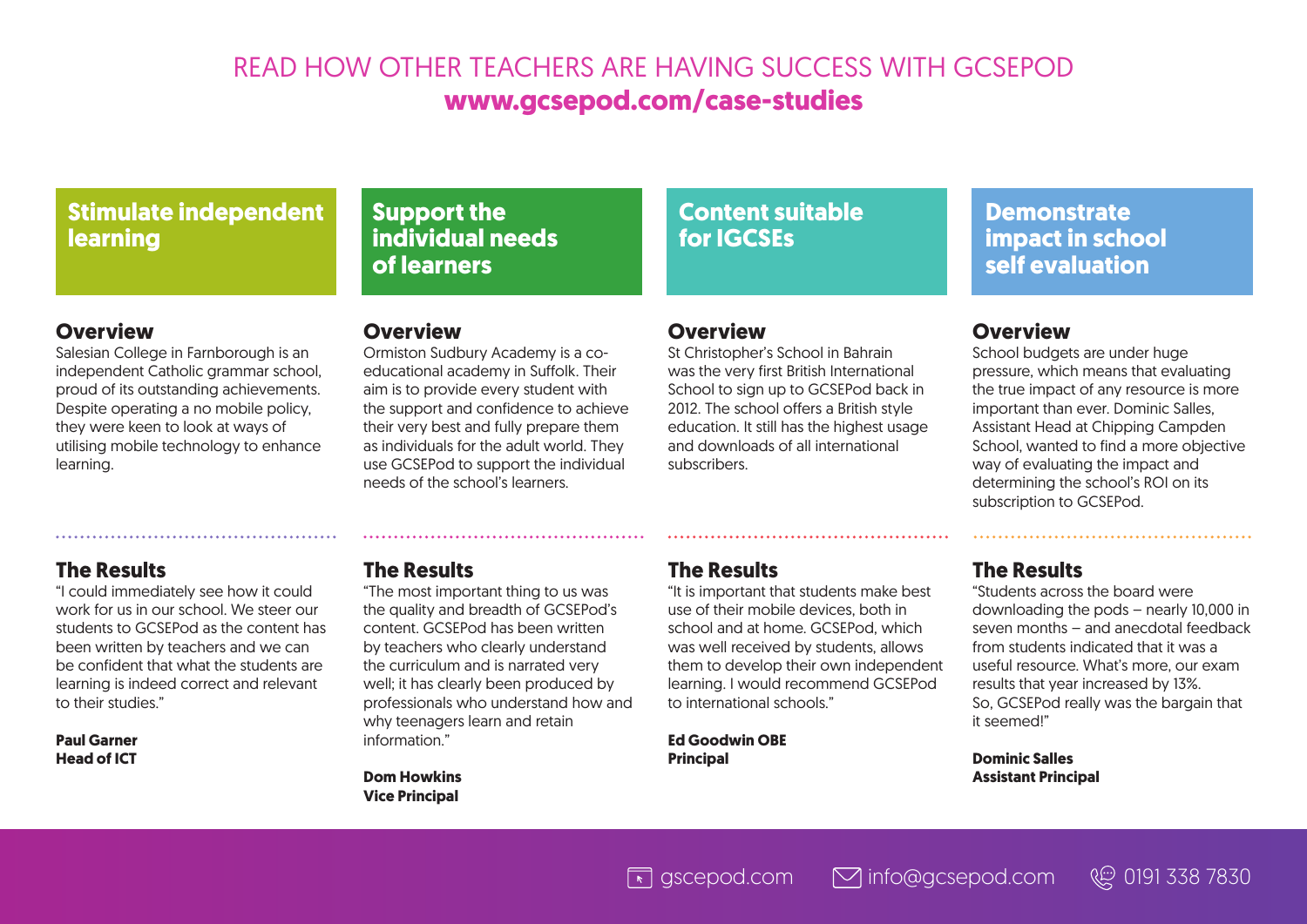### THE IMPACT GCSEPOD HAS ON PROGRESS 8 SCORES

Results show the longer you use GCSEPod and the more Pods students watch – the better their results.

**Impact on Progress 8 Scores** 

### Usage growth over time

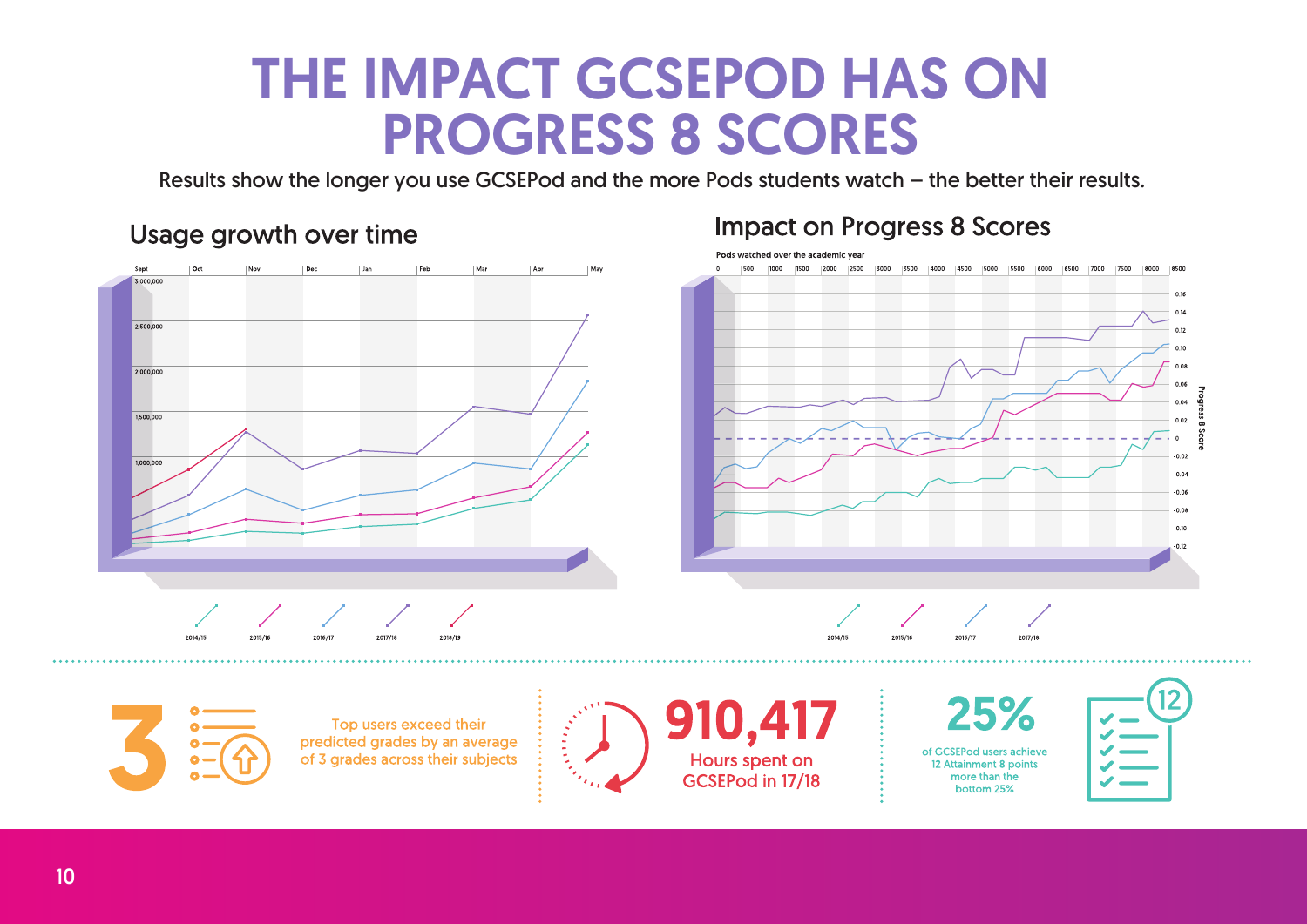## DON'T JUST TAKE OUR WORD FOR IT

"GCSEPod - It played a part in supporting our best ever progress scores."

"Smashing target grades with the help of GCSEPod."

**Thomas Allevnes High School** 

"GCSEPod is an invaluable part of the offer we make available to our GCSE students. We use it because students say it works."

Jim Smith, Head of School, Clevedon School

"I believe everybody deserves a decent education, and GCSEPod goes a long way to achieving that."

James Pickering, Assistant **Headteacher, Marshalls Park** Academy

"GCSEPod has become my baby. I absolutely love it and schools should have had it years ago."

Dave Nichols, Head of Geography, The Snaith School

"For us, GCSEPod perfectly fitted into everything we wanted to achieve."

Kion Nikoumaram, Vice Principal, **Manor Croft Academy** 

"GCSEPod is the BEST resource I have used since I began working in education."

Sarah Eggleston, Head of English, **Stretford High School** 

"GCSEPod is used by our learners in the most weird and wonderful  $places - it$  is truly mobile."

Jim Smith, Head of School, Clevedon School

T gscepod.com Minfo@gcsepod.com (₩ 0191 338 7830